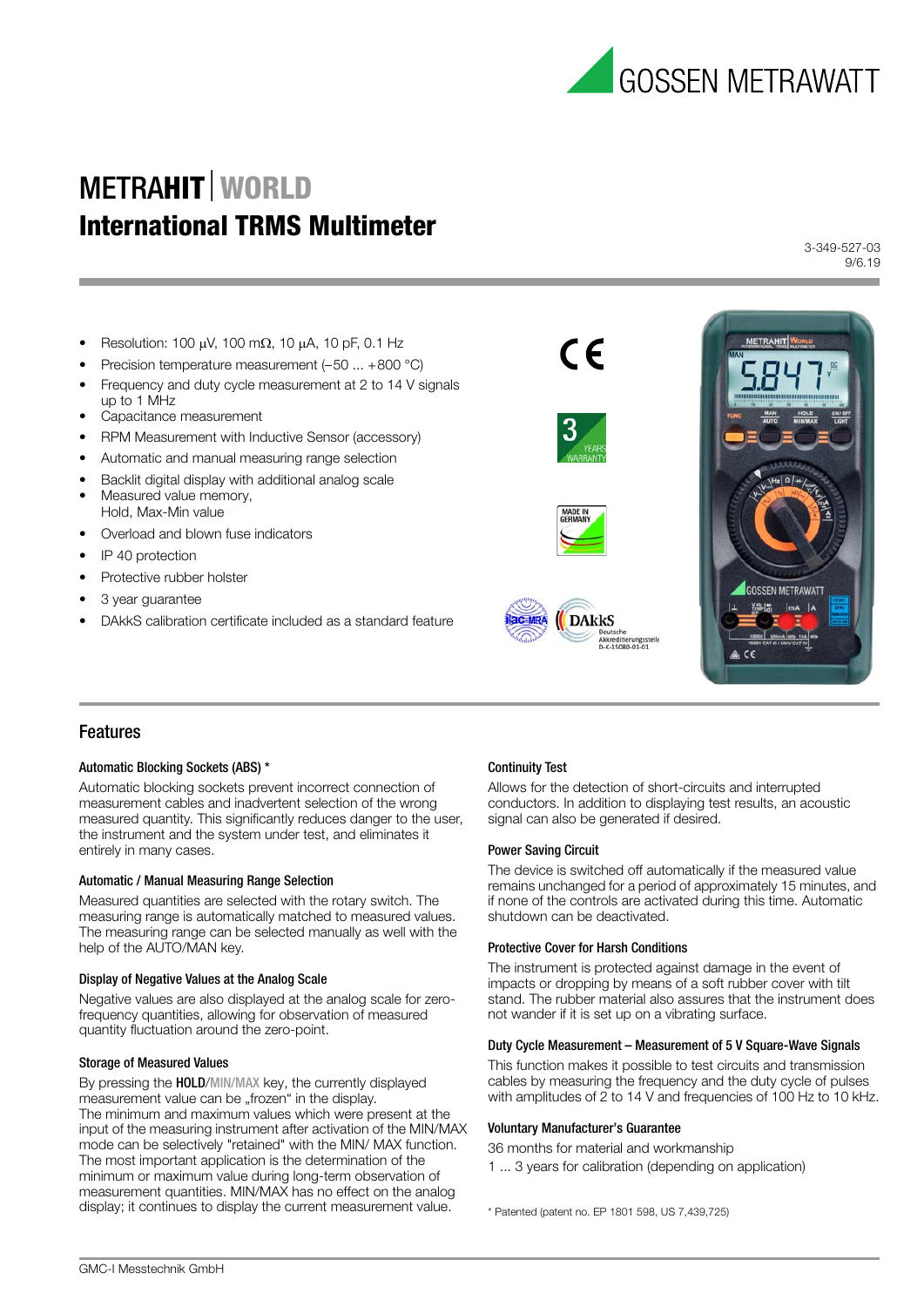# Characteristic Values

|                       | Meas.                |                                                     | Reso-                      | Input Impedance<br>lution          |                                     | <b>Intrinsic Uncertainty at Max. Resolution</b><br>under Reference Conditions |                            | Overload Capacity     |             | Meas.           |
|-----------------------|----------------------|-----------------------------------------------------|----------------------------|------------------------------------|-------------------------------------|-------------------------------------------------------------------------------|----------------------------|-----------------------|-------------|-----------------|
| <b>Function</b>       |                      | <b>Measuring Range</b>                              |                            |                                    |                                     | $\pm$ ( % rdq. +  d)                                                          | $\pm$ ( % rdq. +  d)       |                       |             | <b>Function</b> |
|                       |                      |                                                     | 6000                       | $\sim$                             | $\sim$                              | $\frac{1}{2}$                                                                 | $\sim$ 5)                  | Value                 | <b>Time</b> |                 |
|                       | 600 mV               |                                                     | 100 μV                     | 10 M $\Omega$ // < 40 pF           | 8.1 M $\Omega$ // 50 pF             | $0.5 + 5$                                                                     |                            | 1000V                 |             |                 |
|                       | 6                    | V                                                   | $1$ mV                     | $5.2 M\Omega$ // < 40 pF           | 4.6 M $\Omega$ // 50 pF             | $0.5 + 5$                                                                     |                            | DC                    |             |                 |
| $\mathbf{v}$          | 60                   | V                                                   | 10 mV                      | $5 M\Omega$ // < 40 pF             | 4.4 M $\Omega$ // 50 pF             | $0.5 + 5$                                                                     | $1 + 5$                    | AC                    | Cont.       | V               |
|                       | 600                  | $\overline{V}$                                      | 100 mV                     | $5 M\Omega$ // < 40 pF             | 4.4 M $\Omega$ // 50 pF             | $0.5 + 5$                                                                     |                            | eff<br>Sinus          |             |                 |
|                       | 1000                 | V                                                   | $\mathbf{1}$<br>$\vee$     | $5 M\Omega$ // < 40 pF             | 4.4 M $\Omega$ // 50 pF             | $0.5 + 5$                                                                     |                            |                       |             |                 |
|                       |                      |                                                     |                            |                                    | Voltage drop at approx. range limit |                                                                               |                            |                       |             |                 |
|                       |                      |                                                     |                            |                                    |                                     | $\frac{1}{2}$                                                                 | $\sim$ 5)                  |                       |             |                 |
|                       | 60                   | mA                                                  | $10 \mu A$                 | $100$ mV                           | $100$ mV                            |                                                                               |                            | 1.0A                  | Cont.       |                 |
| A                     | 600                  | mA                                                  | $\overline{100}$ $\mu$ A   | 700<br>mV                          | 700<br>mV                           | $1.0 + 5 (> 10 D)$                                                            | $1.5 + 5 (> 10 D)$         |                       |             | A               |
|                       | 6                    | Α                                                   | $1 \text{ mA}$             | 200<br>mV                          | 200<br>mV                           |                                                                               |                            | 10 A $^{4)}$          | Cont.       |                 |
|                       | 10                   | A                                                   | 10 mA                      | 300<br>mV                          | 300<br>mV                           |                                                                               |                            |                       |             |                 |
|                       |                      |                                                     |                            | Open-circuit voltage               | Meas. current at<br>range limit     |                                                                               | $\pm$ ( % rdg. +  d)       |                       |             |                 |
|                       | 600                  | $\Omega$                                            | $100 \,\mathrm{m}\Omega$   | $\overline{V}$<br>max. 1           | max. 250<br>μA                      | $1 + 5^{2}$                                                                   |                            |                       |             |                 |
|                       | 6                    | $k\Omega$                                           | $\mathbf{1}$<br>$\Omega$   | V<br>max. 1                        | max. 100<br>μA                      | $0.7 + 3$                                                                     |                            |                       |             |                 |
|                       | 60                   | $k\Omega$                                           | 10<br>$\Omega$             | $\vee$<br>max. 1                   | max. 12<br>μA                       | $0.7 + 3$                                                                     |                            | 1000V                 |             |                 |
| Ω                     | 600                  | $k\Omega$                                           | 100<br>$\Omega$            | $\vee$<br>max. 1                   | max. 1,2<br>μA                      | $0.7 + 3$                                                                     |                            | DC                    |             | Ω               |
|                       |                      | $6 \text{ M}\Omega$                                 | $1 k\Omega$                | V<br>max. 1                        | max. 120<br>nA                      | $0.7 + 3$                                                                     |                            | AC<br>eff             | max. 10 s   |                 |
|                       |                      | $40 \text{ M}\Omega$                                | 10 $k\Omega$               | $\overline{V}$<br>max. 1           | max. 50<br>nA                       | $2.0 + 3$                                                                     |                            | Sinus                 |             |                 |
| $\blacktriangleright$ | $\overline{c}$       | V                                                   | $1$ mV                     | $\vee$<br>max. 3                   |                                     | $1.0 + 5$                                                                     |                            |                       |             | $\rightarrow$   |
| <b>[</b> 1)           | 600                  | $\Omega$                                            | $0.1 \Omega$               | V<br>max. 1                        | max. 250<br>μA                      | $1.0 + 5$                                                                     |                            |                       |             | $\Box$          |
|                       |                      |                                                     |                            |                                    |                                     |                                                                               | $\pm$ ( % rdg. +  K)       |                       |             |                 |
| $\circ$ C             | TYP K                | $-50,0$<br>$+400 °C$                                | 0.1 °C                     |                                    |                                     | $1.0 + 5 K^{3}$                                                               |                            | 1000V<br>DC/AC        | max. 10 s   | $\circ$ C       |
|                       |                      | $+401$<br>$+800$ °C                                 | 0.1 °C                     |                                    |                                     | $5.0 + 7$ K <sup>3)</sup>                                                     |                            | eff<br><b>Sinus</b>   |             |                 |
|                       |                      |                                                     |                            |                                    |                                     |                                                                               | $\pm$ ( % v. MW +  °F)     |                       |             |                 |
| $\circ$ F             | TYP K                | $-58$<br>+752 °F                                    | $0,1$ °F                   |                                    |                                     | 1.0 + 9 °F $^{3)}$                                                            |                            | 1000V<br>DC/AC<br>eff | max. 10 s   | $\circ$ F       |
|                       |                      | $+753$<br>$+1472$ °F                                | 1 °F                       |                                    |                                     | $5.0 + 11$ °F $^{3)}$                                                         |                            | Sinus                 |             |                 |
|                       |                      |                                                     |                            |                                    | <b>Power limit</b>                  |                                                                               | $\pm$ ( % rdg. +  d)       |                       |             |                 |
| Hz                    | 100                  | Hz                                                  | $0,1$ Hz                   |                                    | $3 \times 10^6$ V x Hz @ U > 100 V  | $0.1 + 2$                                                                     |                            | 1000V                 | max. 10 s   | <b>Hz</b>       |
| $(V \sim)$            | 1000                 | Hz                                                  | 1 Hz                       |                                    |                                     |                                                                               |                            |                       |             | $(V \sim)$      |
|                       | 10100                | Hz                                                  | $0,1$ Hz                   |                                    |                                     |                                                                               |                            |                       |             |                 |
| Hz                    | 1000                 | Hz                                                  | 1 Hz                       | $3 \times 10^6$ V x Hz @ U > 100 V |                                     | $0.1 + 2$                                                                     |                            | 1000V                 | max. 10 s   | Hz              |
|                       | 1000                 | kHz                                                 | 1 kHz                      |                                    |                                     |                                                                               |                            |                       |             |                 |
|                       |                      |                                                     |                            |                                    | <b>Power limit</b>                  |                                                                               |                            |                       |             |                 |
|                       |                      | 30 Hz  1KHz: 2,0  98,0                              |                            |                                    |                                     |                                                                               | $0.2\%$ v.MUL + 8 D        |                       |             |                 |
| %                     |                      | 1 kHz  4 kHz: 5,0  95,0<br>40 kHz  10 kHz:10,0 90,0 |                            | $3 \times 10^6$ V x Hz @ U > 100 V |                                     | $0.2\%$ v.MUL/kHz + 8 D<br>$0.2\%$ v.MUL + 8 D                                |                            | 1000V                 | max. 10 s   | %               |
|                       |                      |                                                     |                            |                                    |                                     |                                                                               |                            |                       |             |                 |
|                       |                      | 0.060 k 99.99 k                                     |                            |                                    | <b>Discharge Resistance</b>         | $± 2$ Rpm                                                                     |                            | 1000V                 | max. 10 s   |                 |
| Rpm                   |                      |                                                     | 1 Rpm                      |                                    |                                     |                                                                               |                            |                       |             | Rpm             |
|                       |                      |                                                     |                            |                                    |                                     |                                                                               | $\pm$ ( % rdg. +  MR)      |                       |             |                 |
|                       | 40                   | nF                                                  | 10pF                       |                                    | $10 M\Omega$                        |                                                                               | $2.0 + 10$ with zero activ |                       |             |                 |
| F                     | 400                  | nF                                                  | 100 pF                     |                                    | 1 M $\Omega$                        | $1.0 + 6$                                                                     |                            | 1000 D                |             |                 |
|                       | $\overline{4}$<br>40 | μF<br>μF                                            | 1 <sub>nF</sub><br>$100$ F |                                    | 100 MΩ<br>12 $M\Omega$              | $1.0 + 6$<br>$2.5 + 6$                                                        |                            | DC<br>AC              | max. 10 s   | F               |
|                       | 400                  | μF                                                  | 100 nF                     |                                    |                                     | $5.0 + 6$                                                                     |                            |                       |             |                 |
|                       |                      |                                                     |                            |                                    | $3\,\mathrm{M}\Omega$               |                                                                               |                            |                       |             |                 |

<sup>1)</sup> At 0 to + 40 °C

<sup>2)</sup> With zero balancing, or + 35 digits without zero balancing<br><sup>3)</sup> Without sensor<br><sup>4)</sup> 12 A for 5 min, 16 A for 30 s<br>5) 1 ... 35 d from the zero point due to TRMS converter when probe tips are shortcircuited

### Key

rdg. = reading (measured value) d = digit MUL = upper range limit MR = measuring range

# Reference Conditions

| Ambient temperature | $+23 \degree C \pm 2 K$ |
|---------------------|-------------------------|
| Relative humidity   | 40  60%                 |
| Measured quantity   |                         |
| frequency           | $4565$ Hz               |
| Measured quantity   |                         |
| waveshape           | Sinusoidal              |
| Battery voltage     | $3V \pm 0.1V$           |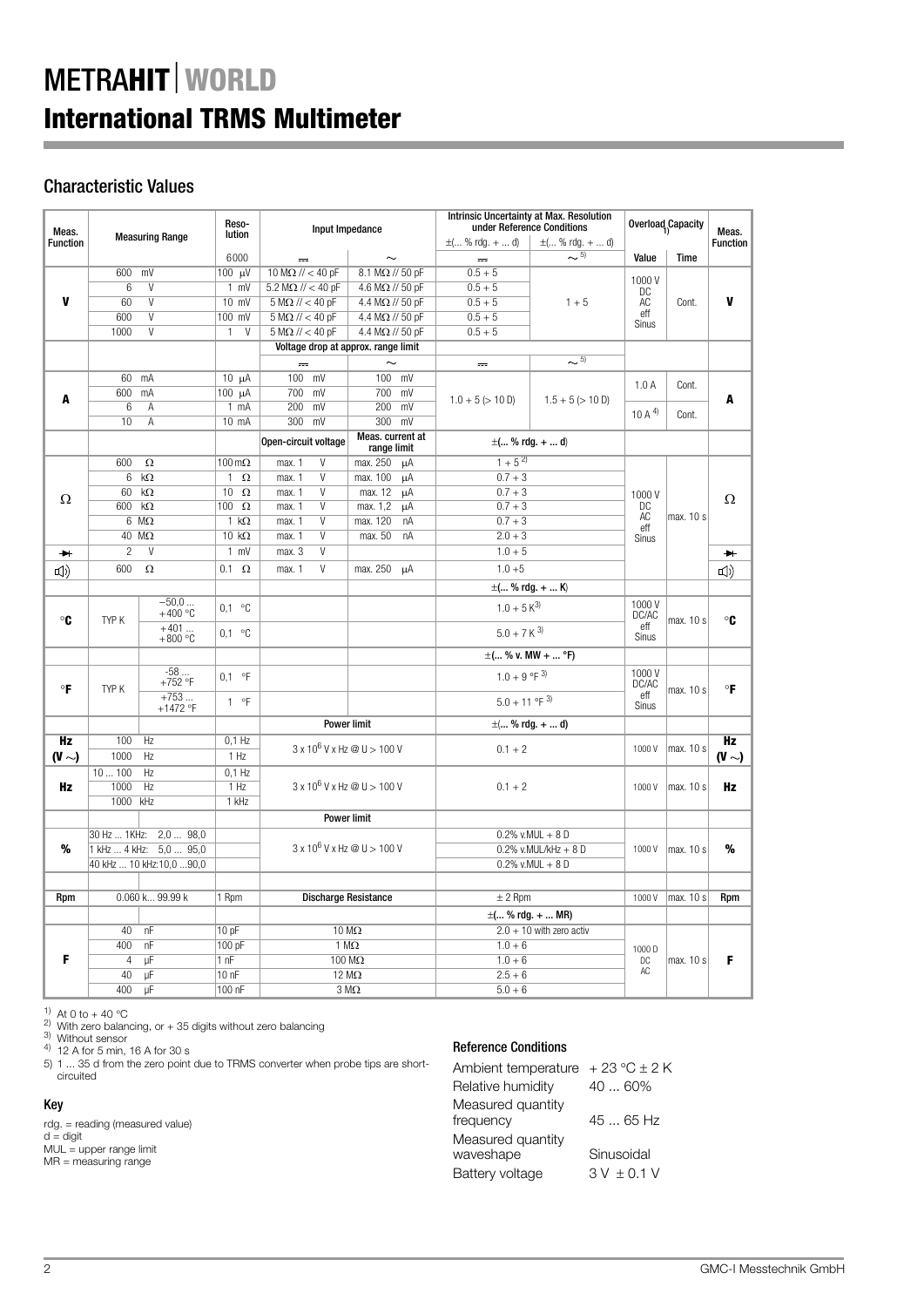## Influencing Quantities and Influence Error

| Influencing<br>Quantity | Sphere of Influence   | <b>Measured Quantity /</b><br><b>Measuring Range</b> | Influence Error $1$<br>$\pm$ ( % rdg. +  digits) |
|-------------------------|-----------------------|------------------------------------------------------|--------------------------------------------------|
|                         |                       | $600 \text{ mV}$ =                                   | $1.0 + 3$                                        |
|                         |                       | $6600V =$                                            | $0.15 + 1$                                       |
|                         |                       | $1000 V =$                                           | $0.2 + 1$                                        |
|                         |                       | $V \sim$                                             | $0.4 + 2$                                        |
|                         |                       | $0 \Omega^{2}$                                       | $0.15 + 2$                                       |
| Temperature             | $0 °C  +21 °C$<br>and | 600 $\Omega^{\overline{2}}$                          | $0.25 + 2$                                       |
|                         | $+25 °C = +40 °C$     | $6 k\Omega  6 M\Omega$                               | $0.15 + 1$                                       |
|                         |                       | $40 \text{ M}\Omega$                                 | $1.0 + 1$                                        |
|                         |                       | mADC, ADC                                            | $0.5 + 1$                                        |
|                         |                       | mAAC, AAC                                            | $0.75 + 1$                                       |
|                         |                       | $-50 + 200$ °C                                       | $0.5K + 2$                                       |
|                         |                       | $+200+400 °C$                                        | $0.5 + 2$                                        |
|                         | $>$ 30 Hz  45 Hz      | $A \sim$                                             | $2.0 + 10$                                       |
|                         | $>65$ Hz  1 kHz       | 60/600 mA/6 A                                        | $1.5 + 10$                                       |
|                         |                       | 10A                                                  | $2 + 10$                                         |
|                         |                       | 600 mV                                               | $3 + 10$                                         |
| Measured<br>Quantity    | $>$ 30 Hz  45 Hz      | 6/60/600V                                            | $2.5 + 10$                                       |
| Frequency               |                       | 1000V                                                | $3.5 + 20$                                       |
|                         | $>65$ Hz  500 Hz      | 600 mV                                               | $35 + 20$                                        |
|                         |                       | 6/60V                                                | $2.5 + 10$                                       |
|                         | $>65$ Hz  800 Hz      | 600 V                                                | $3 + 20$                                         |
|                         |                       | 1000V                                                | $3.5 + 20$                                       |

| Influen-<br>cing<br>Quantity | Sphere of Influence                       | <b>Measured Quantity /</b><br><b>Measuring Range</b> | <b>Influence Error</b>    |
|------------------------------|-------------------------------------------|------------------------------------------------------|---------------------------|
|                              |                                           | $V =$                                                | $\pm$ 2 Digits            |
|                              |                                           | $V \sim$                                             | $±$ 4 Digits              |
| Battery                      | $+$ 3) $\ldots$ < 2.9 V<br>> 3.1 V  3.6 V | $A =$                                                | $±$ 4 Digits              |
| Voltage                      |                                           | $A \sim$                                             | $\pm 6$ Digits            |
|                              |                                           | $60 \Omega / 600 \Omega / 90$                        | $±$ 4 Digits              |
|                              |                                           | $6 \text{ k}\Omega$ 40 M $\Omega$                    | $\pm$ 3 Digits            |
|                              | 75%                                       |                                                      |                           |
| Relative<br>Humidity         | 3 days                                    | $V \simeq$<br>$A \simeq$<br>Ω                        | 1 x intrinsic uncertainty |
|                              | Instrument off                            | °C                                                   |                           |
| <b>HOLD</b>                  |                                           |                                                      | $± 1$ Digits              |
| MIN / MAX                    |                                           | $V \simeq$ . A $\simeq$                              | $\pm$ 2 Digits            |

For temperature: specified error valid starting with temperature changes as of 10 K.

For frequency: specified error valid starting with display values as of 300 digits.<br>
<sup>2)</sup> With zero balancing<br>
<sup>3)</sup> After the  $\blacksquare$  symbol appears at the display

| Influencing<br>Quantity                | <b>Sphere of Influence</b>                                                                                                           | <b>Measuring</b><br>Ranges | Damping   |
|----------------------------------------|--------------------------------------------------------------------------------------------------------------------------------------|----------------------------|-----------|
|                                        | Interference quantity max. 600 V $\sim$                                                                                              | $V -$                      | $>120$ dB |
| Common Mode<br>Interference            |                                                                                                                                      | $3V \sim 30V \sim$         | $> 80$ dB |
| Voltage                                | Interference quantity max. 600 V $\sim$<br>50 Hz, 60 Hz sine                                                                         | $300V \sim$                | $>70$ dB  |
|                                        |                                                                                                                                      | $600V \sim$                | $>60$ dB  |
| Series Mode<br>Interference<br>Voltage | Interference quantity: $V \sim$ ,<br>respective nominal value<br>of the measuring range,<br>max. 600 V $\sim$ , 50 Hz, 60 Hz<br>sine | $V -$                      | $> 50$ dB |
|                                        | Interference quantity max. $600V -$                                                                                                  | V~                         | $>110$ dB |

## Crestfaktor CF

Test signal: Rectangle 55 Hz, no DC component



| <b>Influencing</b><br>Quantity | Sphere of Influence  | <b>Measured Quantity /</b><br><b>Measuring Range</b> | <b>Influence Error</b> |
|--------------------------------|----------------------|------------------------------------------------------|------------------------|
| <b>Crest factor CF</b>         | $1.5 < C$ F $\leq 2$ | 6 V. 60 V. 600 V.                                    | $\pm$ 1 % rdq.         |
|                                | $2 < C$ F $< 4$      | 1000 V $\sim$                                        | $\pm 5$ % rda.         |

The admissible crest factor CF of the alternating quantity to be measured depends on the display value.

Crest factor 4 at the end of range, it is increased accordingly when the range is reduced. However, due to input protection, voltage is limited to 1000 V, therefore the admissible crest factor in the 600 V ranges is half as high.

Power limiting: voltage x frequency max.  $3 \times 10^6$  V x Hz.

#### Response Time (after manual range selection)

| <b>Measured Quantity /</b>   |                       | <b>Response Time</b>   | <b>Measured Quantity</b>                       |  |
|------------------------------|-----------------------|------------------------|------------------------------------------------|--|
| <b>Measuring Range</b>       | <b>Analog Display</b> | <b>Digital Display</b> | <b>Step Function</b>                           |  |
| $V = V \sim$<br>$A - A \sim$ | 0.7s                  | 1.5s                   | from $0$ to $80\%$<br>of the upper range limit |  |
| $600 \Omega$ 6 M $\Omega$    | 1.5s                  | 2s                     |                                                |  |
| $40 \text{ M}\Omega$         | 4 s                   | 5s                     | from $\infty$ to 50%                           |  |
| ₩.                           |                       | 1.5s                   | of the upper range limit                       |  |
| $\Box$ )                     |                       | $< 50$ ms              |                                                |  |
| °C                           |                       | max. 3s                | from $0$ to $50\%$<br>of the upper range limit |  |
| F                            |                       | max. 5                 |                                                |  |

## **Display**

LCD panel (65 mm x 30 mm) with analog and digital display including unit of measure, type of current and various special functions

## Analog:

| Display                | LCD scale with pointer                                        |
|------------------------|---------------------------------------------------------------|
| Scale length           | 55 mm in all ranges                                           |
| Scaling                | $0$ $\pm$ 60 with 61 scale divisions in all                   |
|                        | ranges                                                        |
| Polarity display       | With automatic switching                                      |
| Overflow display       | Triangle                                                      |
| Measuring rate         | 30 measurements per second                                    |
| Digital:               |                                                               |
| Display / char. height | 7-segment characters / 15 mm                                  |
| Number of places       | $3^6$ / <sub>7</sub> -place $\triangleq$ , 6000 steps         |
| Overflow display       | "D.L" appears                                                 |
| Polarity display       | "-" sign is displayed if plus pole is<br>connected to $\perp$ |
| Measuring rate         | 3 measurements per second                                     |
|                        |                                                               |

#### Electromagnetic Compatibility (EMC)

Interference emission EN 61326-1: 2013 class B Interference immunity EN 61326-1: 2013 EN 61326-2-1:2013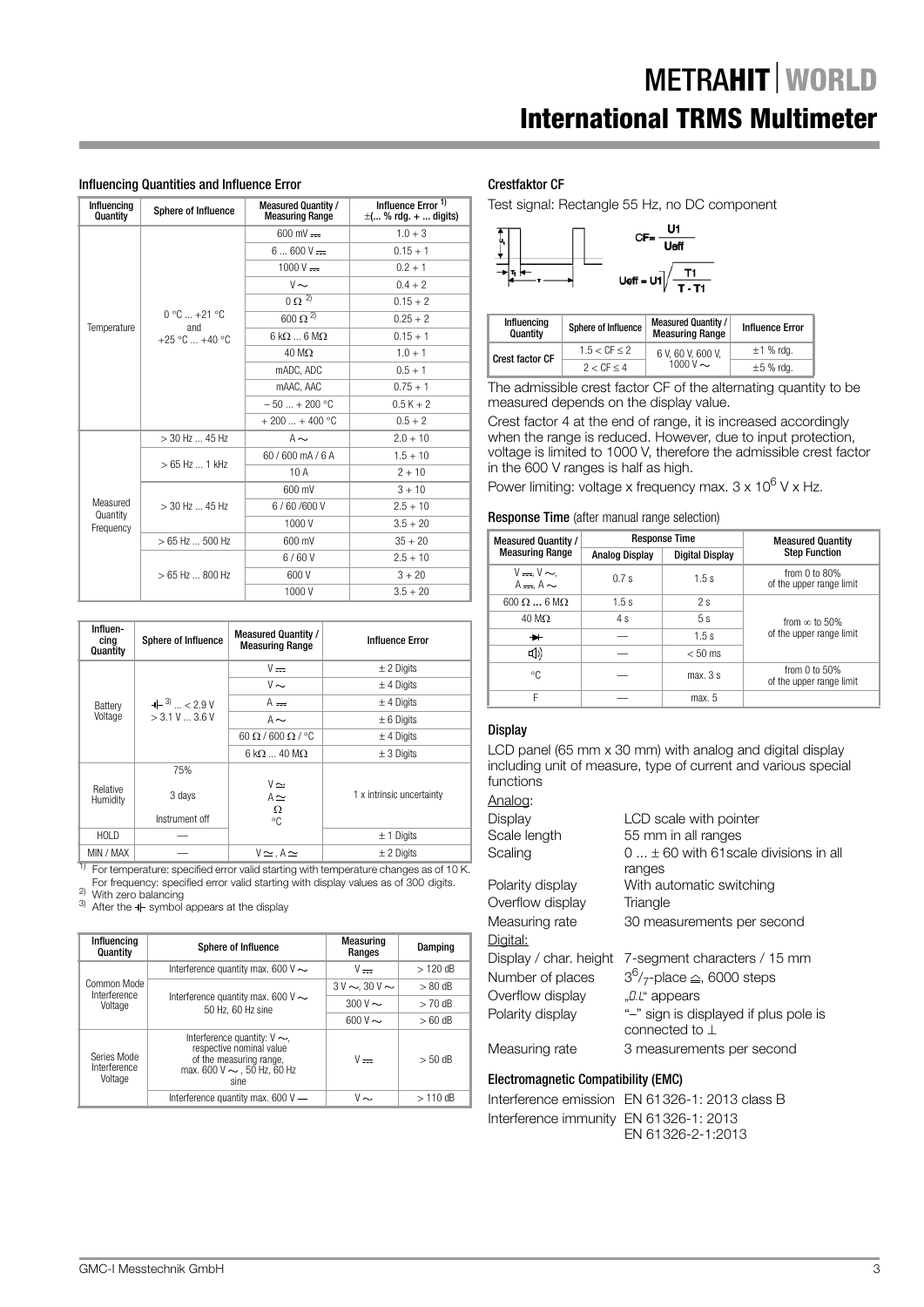# Power Supply

| Battery                                    | 2 x 1.5 V AA size batteries,<br>alkaline manganese per IEC LR6 or<br>equivalent rechargeable NiCd battery                                                                              |
|--------------------------------------------|----------------------------------------------------------------------------------------------------------------------------------------------------------------------------------------|
| Service life                               | With alkaline manganese:<br>approx. 750 hours for $V = A$ .<br>approx. 200 hours for V $\sim$ , A $\sim$                                                                               |
| Battery test                               | $+$ is displayed automatically if battery<br>voltage drops to below approximately 2.1 V.                                                                                               |
| <b>Electrical Safety</b>                   |                                                                                                                                                                                        |
| Safety class                               | II per IEC 61010-1:2010/EN 61010-<br>1:2010/VDE 0411-1:2011                                                                                                                            |
| Measuring category                         | 1000 V CAT III, 600 V CATIV                                                                                                                                                            |
| Nominal voltage                            | 1000 IV                                                                                                                                                                                |
| Pollution degree                           | $\overline{2}$                                                                                                                                                                         |
| Test voltage                               | 6.7 kV~ per IEC 61010-1/EN 61010-1                                                                                                                                                     |
| <b>Fuses</b>                               |                                                                                                                                                                                        |
| Fuse links for all ranges                  |                                                                                                                                                                                        |
| up to 600 mA                               | FF 1.6 A/1000 V, 6.3 mm x 32 mm,<br>switching capacity: 10 kA at 1000 V~ with<br>ohmic load, protects all current measuring<br>ranges up to 600 mA in combination with<br>power diodes |
| Fuse links for all                         |                                                                                                                                                                                        |
| ranges up to 10 A                          | FF 10 A/1000 V, 10 mm x 38 mm,<br>switching capacity: 30 kA at 1000 V with<br>ohmic load, protects 6A and 10 A ranges<br>to 1000 V                                                     |
| Data Interface                             |                                                                                                                                                                                        |
| Type                                       | Optical via infrared light through the<br>housing                                                                                                                                      |
| Data transmission<br>Protocol<br>Baud rate | Serial, bidirectional (not IrDa compatible)<br>Device specific<br>9600 baud                                                                                                            |
|                                            |                                                                                                                                                                                        |

The USB plug-in interface adapter (see accessories) is used for adaptation to the PC's USB port.

## Ambient Conditions

| Accuracy range    | $0 °C  + 40 °C$                                                       |
|-------------------|-----------------------------------------------------------------------|
| Operating temp.   | $-10$ °C $ + 50$ °C                                                   |
|                   | Storage temperature $-25 \degree C  + 70 \degree C$ without batteries |
| Relative humidity | 45  75%, no condensation allowed                                      |
| Elevation         | to 2000 m                                                             |
|                   |                                                                       |

# Mechanical Design

| Protection        | IP 40, IP 20 at the connector jacks<br>per DIN VDE 0470, part 1 / EN 60529 |
|-------------------|----------------------------------------------------------------------------|
| <b>Dimensions</b> | 84 mm x 195 mm x 35 mm                                                     |
| Weight            | Approx. 350 gr. with battery                                               |

## Applicable Regulations and Standards

| IEC 61010-1/EN 61010-1/             | Safety requirements for electrical equipment for                                                                                                                                    |
|-------------------------------------|-------------------------------------------------------------------------------------------------------------------------------------------------------------------------------------|
| <b>VDE 0411-1</b>                   | measurement, control and laboratory use                                                                                                                                             |
| EN 60529                            | Test instruments and test procedures                                                                                                                                                |
| <b>VDE 0470, Part 1</b>             | Protection provided by enclosures (IP code)                                                                                                                                         |
| DIN EN 61326-2-1<br>VDE 0843-02-2-1 | Electrical equipment for measurement, control and labo-<br>ratory use $-$ EMC requirements $-$<br>Part 2-1: Particular requirements for sensitive test and<br>measurement equipment |
| <b>DIN EN 60529</b>                 | Test Instruments and test procedures                                                                                                                                                |
| DIN VDE 0470 Part 1                 | - Degree of protection provided by enclosures (IP code)                                                                                                                             |

# Standard Equipment

1 TRMS-digital multimeter

- 1 protective rubber holster
- 2 2 x 1.5 V AA size batteries
- 1 set of measurement cables KS17-2
- 1 DAkkS calibration certificate
- 1 short-form operating instructions

Detailed operating instructions are available on our website www.gossenmetrawatt.com.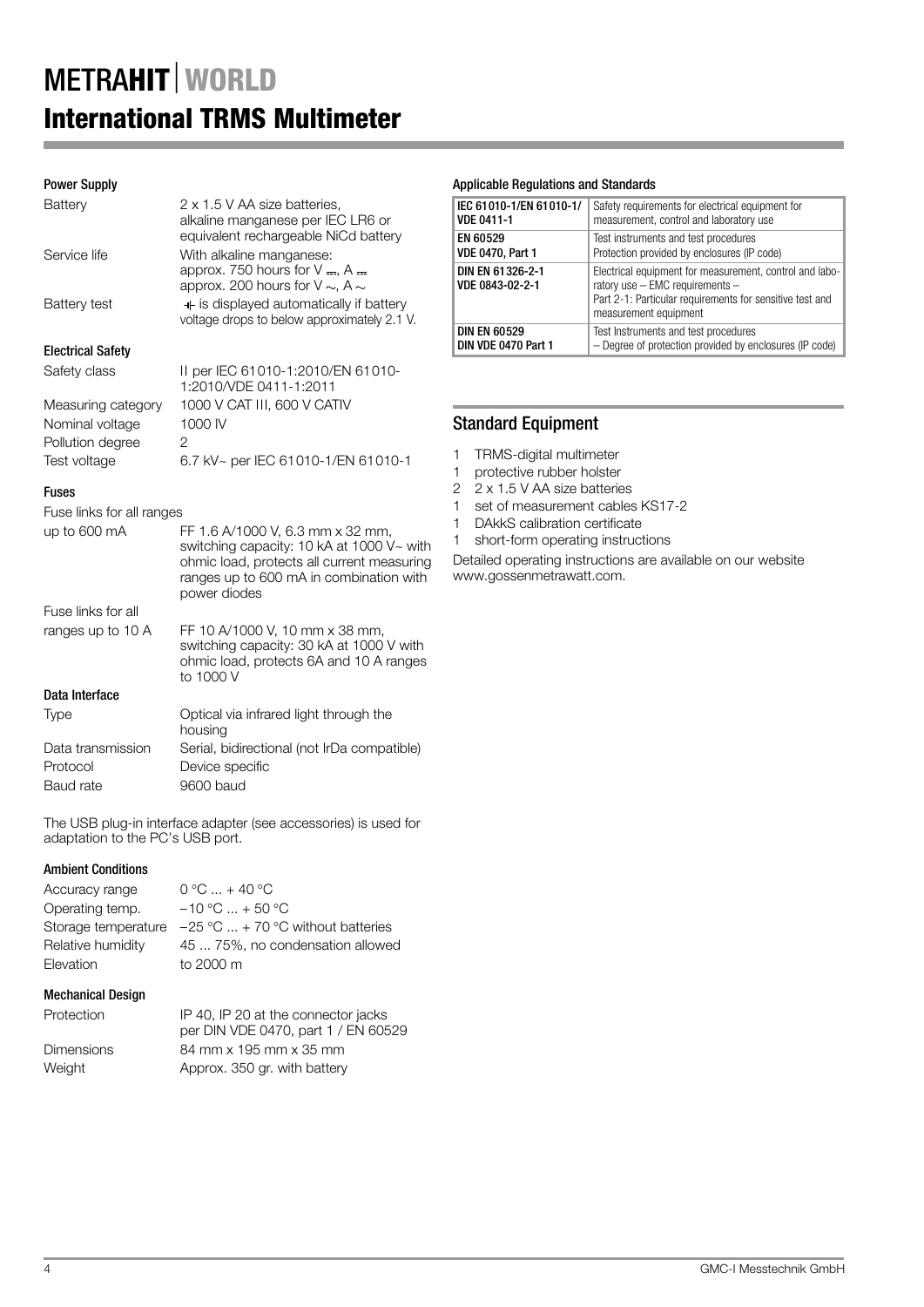# Order Information

| <b>Description</b>                                                                             | <b>Type</b>       | <b>Article Number</b> |
|------------------------------------------------------------------------------------------------|-------------------|-----------------------|
| Analog-digital multimeter<br>with IR interface.                                                |                   |                       |
| standard equipment see above                                                                   | METRAHIT WORLD    | M206A                 |
| <b>Accessories</b>                                                                             |                   |                       |
| Fast reacting surface temperature sen-<br>sor, type K (NiCr-Ni) -50  +400 °C                   | TF400SURFACE      | 7102F                 |
| Clip-on current transformer, 30 mA<br>150 A~, 1000:1, ±2.5 %, 1 mA/A                           | W712D             | 7219D                 |
| Carrying pouch                                                                                 | F829              | GTZ3301000R0003       |
| Imitation leather carrying pouch for one<br>$METRAHit$ <sup>®</sup> and accessories            | F836              | GTZ3302000R0001       |
| Hard case for 1 METRAHit <sup>®</sup> and<br>accessories                                       | <b>HC20</b>       | Z113A                 |
| Hard case for two METRAHit®,<br>adapter and accessories                                        | <b>HC30</b>       | Z113B                 |
| Fuses (pack of 10)                                                                             | FF 1.6 A / 1000 V | 7109C                 |
| Fuses (pack of 10)                                                                             | FF 10 A / 1000 V  | Z109L                 |
| Accessories for Operation at a PC                                                              |                   |                       |
| METRAwin10/METRAHit<br>software update and installation<br>instructions                        | Z3240             | GTZ3240000R0001       |
| IR-USB bidirectional interface adapter<br>for <b>METRAHIT</b>                                  | USB-HIT           | Z216A                 |
| Set consisting of interface adapter<br>USB-HIT, USB cable and METRAwin10/<br>MFTRAHit software | USB-Pack          | 7216B                 |

For additional information on accessories, please refer to

- our "Measuring Instruments and Testers" catalogue
- our website www.gossenmetrawatt.com